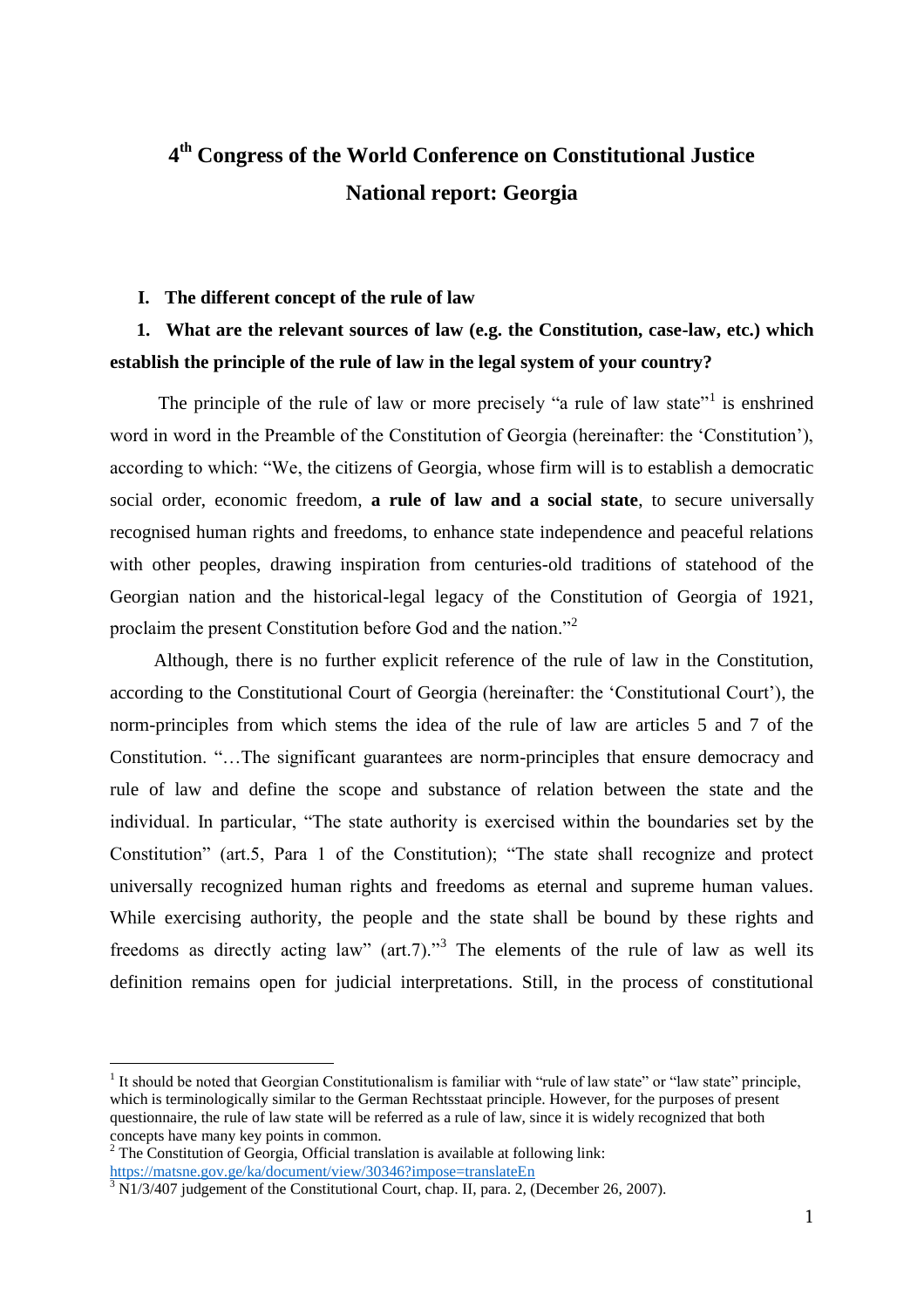adjudication, the Constitutional Court is making steps to define its concept and core elements embodied in it.

### **2. How is the principle of the rule of law interpreted in your country? Are there different concepts of the rule of law: formal, substantive or other?**

The elements of the rule of law will be broadly discussed in other section, however, here is what the Constitutional Court has held on the essence of the rule of law in general terms: "The main essence, purpose and challenge of the democratic and rule of law based state is to guarantee the freedom of a human being  $-$  i.e. guarantee the possibility of free selfrealization through entire realization of fundamental rights and freedoms. Also, the State should be guarantor of the whole society, each person, as<sup>14</sup> "the idea of freedom will be depreciated if it does not bear the same content and does not be equally accessible for everybody. Recognition of any right will be dwindled, if the equal accessibility is not guaranteed. It is crucial for people to know, that they are equally treated."<sup>5</sup>

Along with the principle of democracy, the rule of law is recognised as the most significant principle among other constitutional principles, a basis of the constitutional order and effective guarantor of the constitutional rights. "The principles of democracy and rule of law are the most important ones among the constitutional principles. They are the foundation of every other constitutional norm as well as other constitutional principles. The constitutional order is founded on these principles. Apart from this, they oblige the state to be bound by the Constitution, which means that no branch of a government has the right to act only on the basis of expediency, a political necessity or other ground. A Government should act on the basis of the Constitution and the laws. Only in this way can just legal order be produced, without which there is no chance for democratic state under the rule of law."<sup>6</sup>

The role of the rule of law as the fundamental norm-principle is substantial for constitutional adjudication in Georgia. In fact, the Constitutional Court invokes the principle of rule of law almost in every judgment, highlighting on its significance and interpreting the constitutional norms as well as challenged legislation with the values stemming from it. Along with the principle of democracy, the rule of law is recognised as the main actor in defining the relation between the State and the individual.<sup>7</sup> That being so, it is utterly important for the Constitutional Court to analyse and interpret the constitutional norms and

 $^{4}$  N1/4/557,571,576 judgement of the Constitutional Court, chap. II, para.5, (November 13, 2014).

<sup>5</sup> N1/3/534 judgment of the Constitutional Court, chap. II, para. 3, (June 11 2013).

 $6$  N1/3/407 judgement of the Constitutional Court, chap. II, para. 2, (December 26, 2007).

<sup>7</sup> See supra note 3.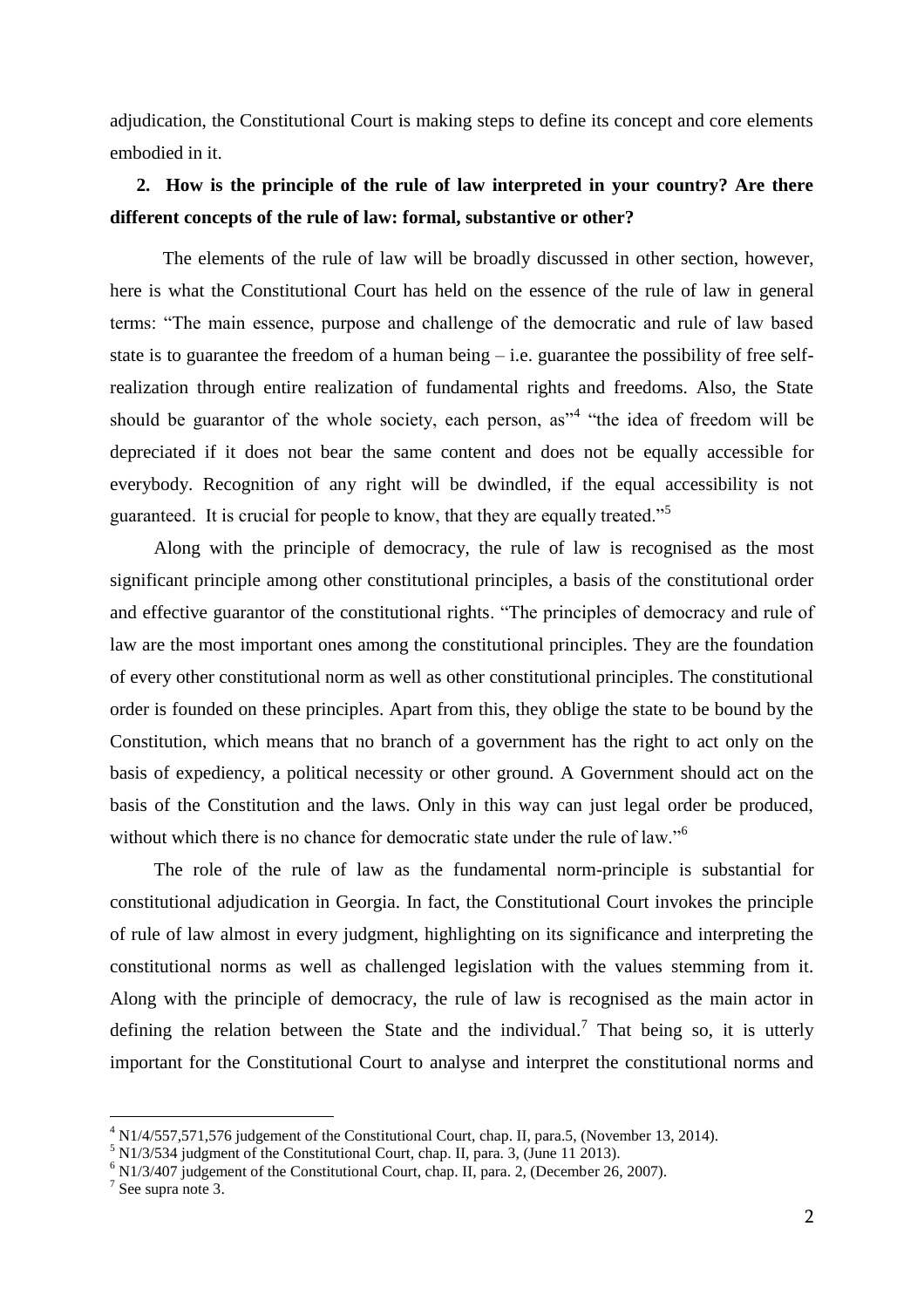disputed laws in the context of the rule of law principle, which is considered as the foundation of the Constitution and the guarantor of its well-functioning. "The Constitutional Court, while assessing constitutionality of the disputed norm is not limited by particular provisions of the Constitution. It is true that the constitutional principles do not provide for specific rights, but the disputed norms are also subject to assessment in respect to constitutional principles, together with specific constitutional norms and from this perspective examination should be undertaken in the whole context. The Constitutional Court should establish, whether and to what extent the disputed norm is compatible with the constitutional legal order defined by the Constitution."<sup>8</sup> "The fundamental constitutional principles assist in identifying contents of the Constitution and, at the same time, define main direction of the state development. When deciding particular disputes, the Constitutional Court is obliged to analyse the constitutional norm separately as well as in the whole context of the Constitution, so that these norms through interpretation are in line with the value order given in the Constitution. Only through this way can the constitutional norm be interpreted coherently, ensuring right constitutional review of a disputed norm."<sup>9</sup>

For example, while interpreting Article 30 of the Constitution, which guarantees freedom of labour, the Constitutional Court held: "A narrow interpretation of art. 30. 1 and formal interpretation of art. 30. 4 degrades social character of a right to labour, makes it empty and at the same time violates principle of rule of law, which sets strict constitutional limits on the state authority. Here it is meant not only that the legislature has to satisfy formal requirements of the Constitution and regulate protection of right to labour by legislation, but also that this law in terms of substance be in line with the Constitution. The Constitutional Court will assess the disputed norm from this perspective."<sup>10</sup>

As a matter of the fact, the main guarantors of effective protection and realization of human rights enshrined in the second chapter of the Georgian Constitution are recognized those norm-principles, *inter alia* the rule of law principle, which are the foundation of the Constitution itself. "The legal guarantee of the right to property as well as other fundamental rights is mainly regarded to be the Constitution, in particular, its major principles which determine trends of the development of the state and the very essence of the possible

 $8$  N2/2-389 judgement of the Constitutional Court, chap. II, para. 3, (October 26, 2007).

<sup>&</sup>lt;sup>9</sup> N1/3/407 judgement of the Constitutional Court, chap. II, para. 2, (December 26, 2007).

<sup>&</sup>lt;sup>10</sup> N2/2-389 judgement of the Constitutional Court, chap. II, para. 18, (October 26, 2007).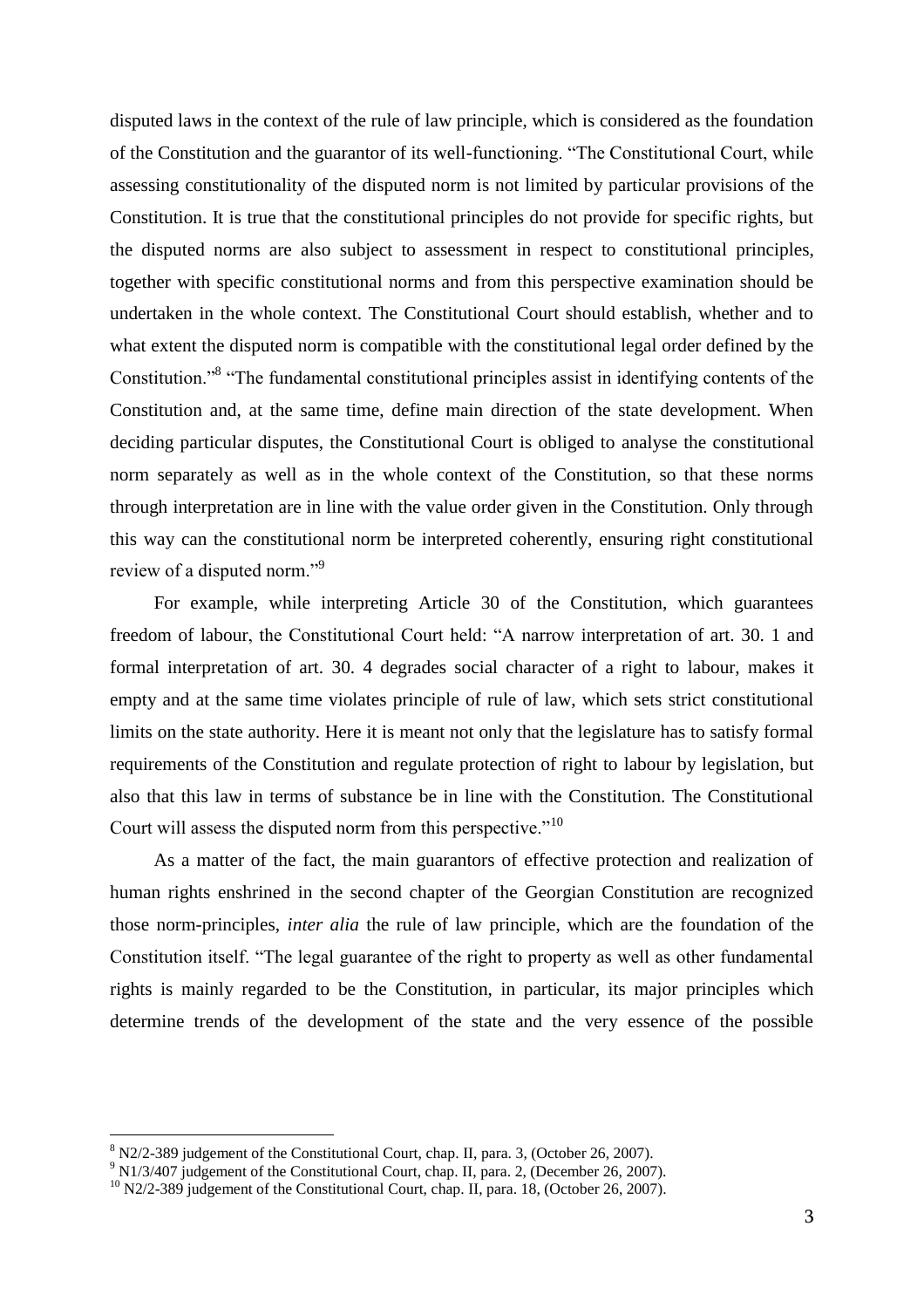relationship between the state and the individual. These principles are as follows: the democratic public order, the economic freedom, the social and rule of law state."<sup>11</sup>

Apart from the effective guaranteeing of the constitutional rights, the rule of law along with other fundamental principles do a lot more in Georgian constitutional order. In particular, with their essence is enshrined entire Bill of Rights, which is easily distinguishable from the judgements of the Constitutional Court. For instance, while interpretation of Article 21 of the Constitution, which guarantees a right to property, the Constitutional Court highlighted on both, liberty component of right to property as the necessary element of its effective realization and on its social function, which directly flows from demands of social state and rule of law. "Property, in parallel of meeting private interests of an owner, bears a social function in the social state. Law cannot be reluctant towards the social function of property as the task, position, role and significance of property can be identified through this function. Therefore, the social and rule of law state equally requires the freedom of private property to be secured and the necessity of its restriction for public purposes."<sup>12</sup>

On the vital significance of the fundamental norm-principles and the system of values created by them has been emphasized in other judgements of the Constitutional Court as well. For example, on the principle of legal security, which is the part of the rule of law, the Constitutional Court has held: "Prohibition of retroactivity restricts the freedom of legislator to adopt such law, which will make a person responsible for an action, which was not considered as an offence in time of its commitment. Consequently, the Constitution recognizes that the mentioned principle has an absolute character and its infringement is inadmissible. Infringement of this principle would endanger not only constitutional rights of a person, but also would threaten the system of values, legal security, which is the basis of protection of constitutional rights itself. The normative system of values is a measure of determination of behaviour of an individual citizen. Within such system, people have a reasonable expectation that the State will act in accordance with the law and action committed by a person sill be assessed within the frames of present normative reality"<sup>13</sup>

It should be highlighted that by subjecting the constitutional norms, as well the challenged legislation to the assessment with the fundamental norm-principles enshrined in the Constitution, the Constitutional Court created fundamental system of values in which all acts of legislation are subjected to the evaluation not only to the particular basic rights

 $11$  N1/2/384 judgement of the Constitutional Court, chap. II, para. 6, (July 2, 2007).

 $12$  Ibid, 8.

 $13$  N1/1/428,447,459 judgment of the Constitutional Court, chap II, para. 1, (May 13, 2009).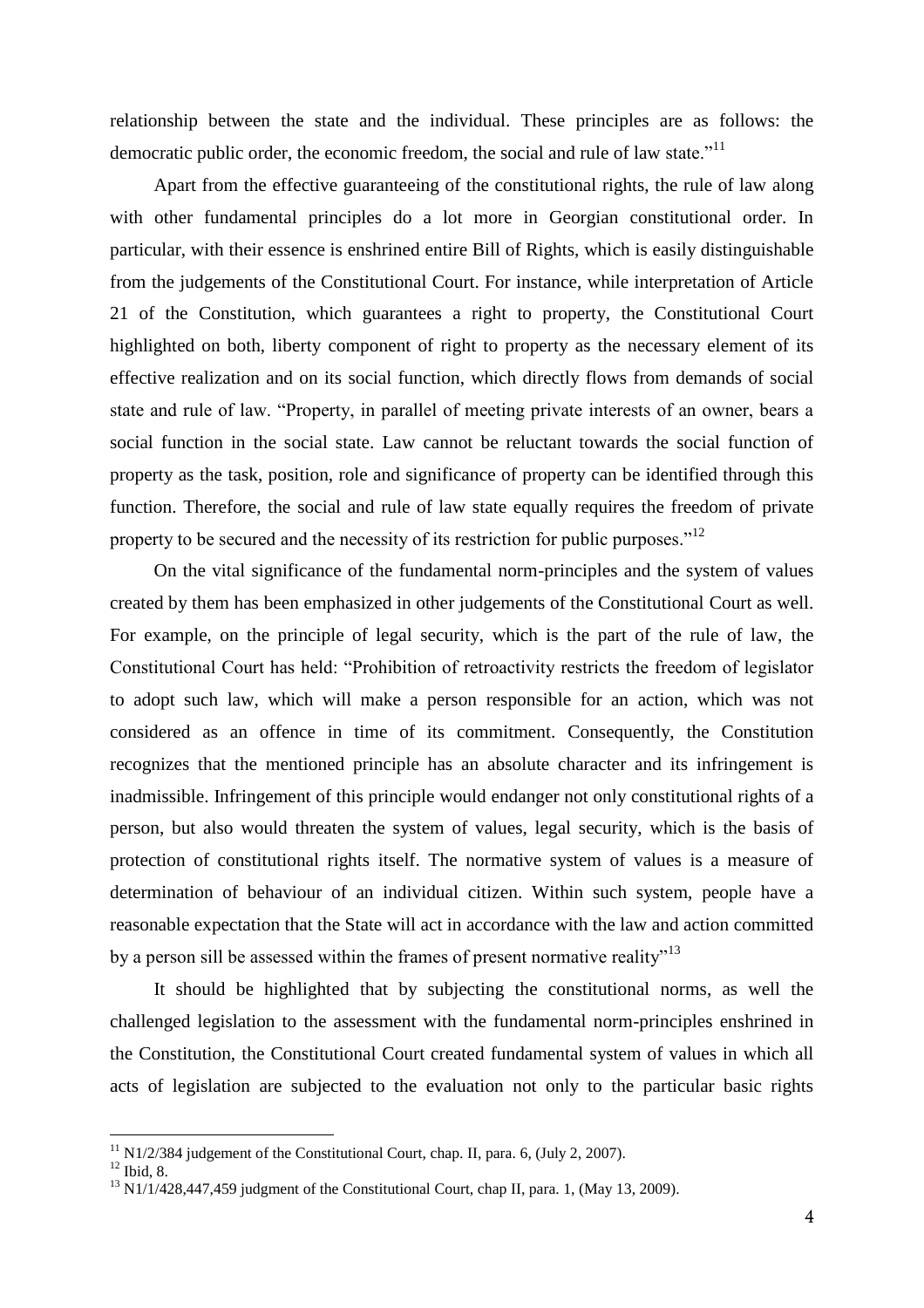provided in the Constitution, but fundamental values stemming from the norm-principles, which are the basis of entire constitutional order in Georgia.<sup>14</sup>

### **3. Are there specific fields of law in which your Court ensures respect for the rule of law (e.g. criminal law, electoral law, etc.)?**

The Constitutional Court's ensures respect for the rule of law in all fields of law, since one of its major competence is the control of constitutionality of normative acts. In the process of judicial review, as it was discussed in the section 2, the Constitutional Court relies on the principle of rule of law to decide a case. Thus, respect for the rule of law is obligatory in all areas of law.

## **4. Is there case-law on the content of the principle of the rule of law? What are the core elements of this principle according to the case-law? Please provide relevant examples from case law.**

As already mentioned, in the process of constitutional adjudication the Constitutional Court keeps exploring and/or developing new elements, principles, which constitute the content of the rule of law. In this respect it is important to highlight on the most prominent ones and describe their nature on the light of the judgements of the Constitutional Court.

Several principles stemming from the Constitution are vital for the functioning of the rule of law and constitutional order. According to the Article 6 of the Constitution" "The Constitution of Georgia shall be the supreme law of the State. All other legal acts shall comply with the Constitution". This provision represents the notion of the **supremacy of the Constitution,** which subordinates all other legal acts to the supreme law – the Constitution. According to the practice of the Constitutional Court the rule of law requires that "the law of a state has to ensure, in the fullest extent, the recognition of basic human rights and freedoms and creation of all guarantees necessary for their protection. The Constitutional Court plays an immense role in achieving this goal. It, in every specific case, has to manage to correctly and exhaustively construe the contents of the constitutional rights".<sup>15</sup> The Constitutional Court "defines the Constitution and ensures the supremacy of the Constitution and protection of human rights and freedoms within its competences prescribed by the Constitution of

 $14$  N.B. Subjection of the laws to the fundamental values are considered by some authors in legal academia, as the original and descriptive feature of the concept of Rechtsstaat. For a sophisticated historical analysis of the development of the concept of the Rechtsstaat, see Ernst-Wolfgang Böckenförde, State Society and Liberty, New York: Berg Publishers, 47-70, (1991).

<sup>&</sup>lt;sup>15</sup> N3/1/466 judgement of the Constitutional Court, chap II, para. 2, (June 28, 2010).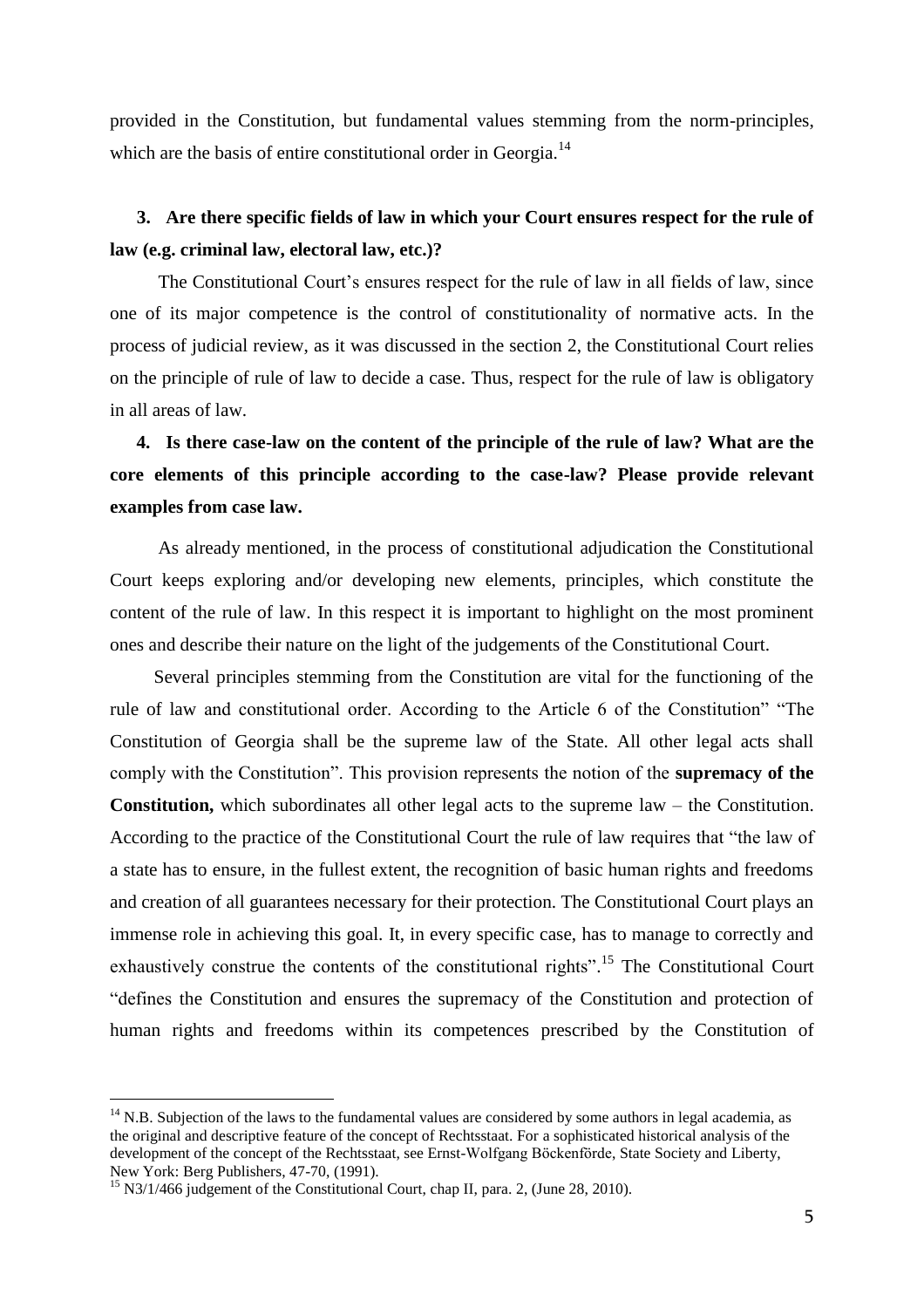Georgia."<sup>16</sup> Therefore, The Constitutional Court in the process protecting the Supremacy of the Constitution, fulfils the demands of the rule of law, which requires that human rights should be guaranteed to the fullest extent.

One of the core principles of the rule of law is **the principle of legal security,** which can be divided in 3 main sub-principles: **Clarity**, **Reliability** and **Protection of Confidence**. For the purposes of the questionnaire each principle will be discussed separately and in detail in the light the precedents of the Constitutional Court.

**Clarity or definiteness of the law** are unconditional elements of the rule of law. The purpose is that the person should be able to reach and understand the law, in order to define his or her actions. "Generally, the legislator is obliged to adopt the laws that satisfy criteria of foreseeability and unambiguousness. This obligation of the legislator stems from the principle of the rule of law. A product of the legislator can only be deemed to be the law if it satisfies quality requirements of a law. The latter implies that the law should be compatible with the principle of the rule of law and legal certainty. The quality of a law requires that legislative regulation is so clear that an individual, whose rights are interfered with, could comprehend legal situation and direct its actions accordingly."<sup>17</sup> The Constitutional Court of Georgia has stated regarding clarity and accessibility of a legal act that "the norm should be clear and compatible with the requirements of certainty. An individual should be able to comprehend what the law requires from him/her and adapt his actions to this requirement. The Constitutional Court, while analyzing compatibility of other norms with the constitutional ones, should establish whether violation of a right was a result of uncertainty of a norm".<sup>18</sup>

**The principle of reliability** stems from the principles of legality and legal security. The stability and reliability of the law are vital elements for the welfare of the individual and wellfunctioning of state economy. The most significant demand of the principle of reliability is prohibition of retroactivity of the law. There is a specific provision in the Constitution, which directly proscribes the retroactivity of the law. According to paragraph 5 of Article 42 of the Constitution of Georgia, "No one is responsible for an action which did not constitute a criminal offence at the time it was committed. The law that does not mitigate or abrogate responsibility has no retroactive force". "The mentioned provision of the Constitution of asserts the principle of legality. The mentioned principle, while assuring the safeguard function of justice, is the most important foundation for practical realization of the principle

<sup>&</sup>lt;sup>16</sup> N3/2/577 judgement of the Constitutional Court, chap II, para.15, (December 24, 2014).

<sup>&</sup>lt;sup>17</sup> N1/3/407 judgement of the Constitutional Court, chap. II, para. 11, (December 26, 2007).

<sup>&</sup>lt;sup>18</sup> N2/2-389 judgement of the Constitutional Court, chap. II, para. 11, (October 26, 2007).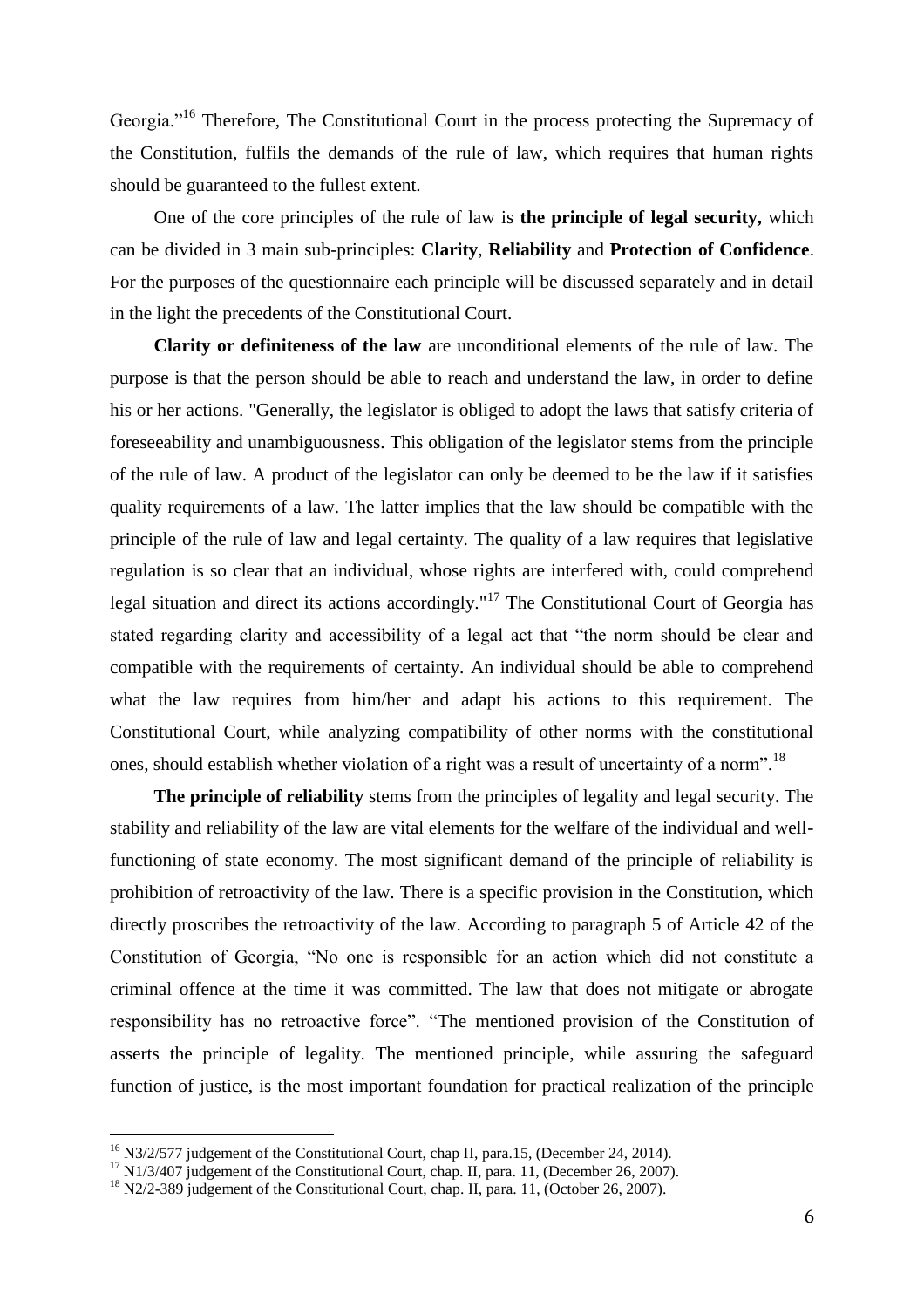of the rule of law based state and thus, it is an essential component that determines the rule of law based state. Consequently, its content, range and frames should be perceived in the light of guaranteeing practical capacity of the rule of law based state."<sup>19</sup>

"The principle of legality (*Nullum crimen, nulla poena sine lege*) assures safeguard functions of law through unconditional binding of the authorities through the measures as follows: to impose responsibility for action, responsibility for this action shall be stipulated by the law in force as unlawful action when the action has been committed. Consequently, this principle prohibits charging person for an action, which was not considered unlawful during its commitment. Exactly from this emanates the obligation to protect the main rule of effectiveness of the law in time – the law, determining responsibility or aggravated responsibility shall not apply to relationship occurred before adoption of this law and which, consequently that time were not be considered as offence and punishable action at all, or stipulated less grave responsibility."<sup>20</sup> "Expression of this principle is prohibition of applying the law retroactively, which is one of main determining circumstances of effectiveness of the law in time. The mentioned paragraph of the Constitution determines that the law does not have retroactive force on the one hand, and on the other hand – determines those exceptions when the law can be applied retroactively. In particular, the first sentence of this paragraph of the Constitution states that the person could not be responsible for an action, which was considered as an offence after the person committed it. Consequently, according to the Constitution, the object of assessment cannot be a dry fact, but the action considered as criminal offence normatively. Hereby the Constitution protects a citizen from negative influence." $^{21}$ 

**Protection of confidence** of persons is intertwined with the reliability requirement, since both notions ensures the confidence in the society towards the state institutions and the laws and construes stability. Along with the prohibition of retroactivity, protection of confidence additionally guarantees the legitimate expectations of individuals. According to the Constitutional Court, "Article 21 of the Constitution, which protects the right to property, should be interpreted with the legal security principle. The legal security principle flows from the demands of the rule of law. Along with the clarity of the laws the principle of legal confidence is another substantial part of the legal security principle."<sup>22</sup> "The principle of legal confidence serves to the strengthening the confidence of the citizens to the current laws. It is

 $^{19}$  N1/4/557,571,576 judgement of the Constitutional Court, chap. II, para.47, (November 13, 2014).

 $20$  Ibid, 48.

 $^{21}$  N1/1/428,447,459 judgment of the Constitutional Court, chap II, para. 1, (May 13, 2009).

 $^{22}$  N2/3/522, 553 judgement of the Constitutional Court, chap II, para. 41, (December 27, 2013).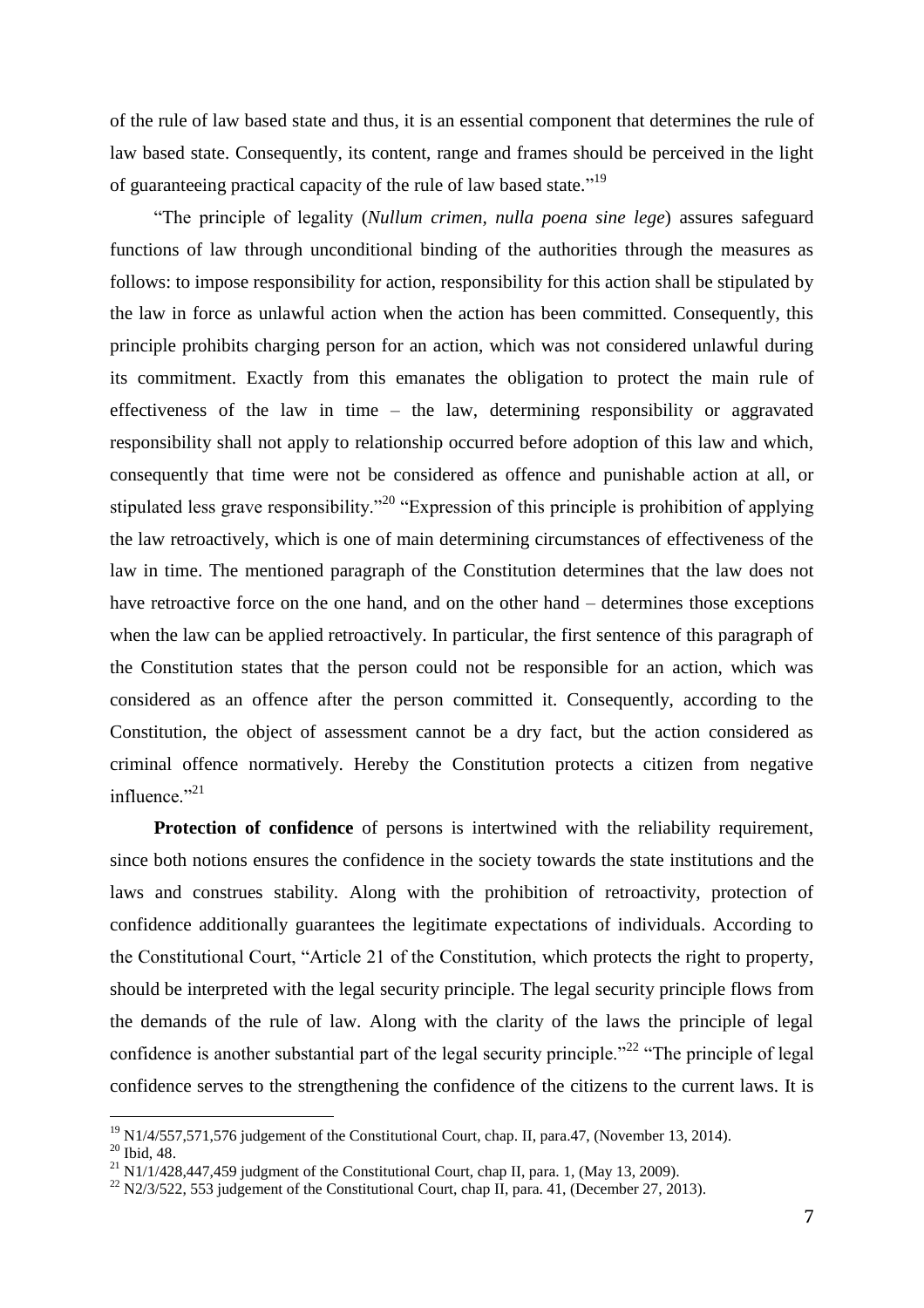unacceptable to undermine the confidence of the addressees of the laws by the frequent and unjustified changes of the rights privileged to them. A citizen should have the feeling of confidence with the rights privileged to him/her by the law… Individuals should be able to lead their personal, professional and economic activities in firm legal system. Substantially indefinite and unplanned, distrustful development of the laws breeds the feeling of confusion, which undermines the personal development of the individual. The legal security is the significant part of individual's personal freedom."<sup>23</sup>

It should be mentioned that along with the prohibition of retroactivity, the Article 42.5 recognizes **the principle of** *lex mitior* as well, which also stems from the notion of the rule of law. According to the Constitutional Court: "As we already mentioned, prohibition of application of the law determining or aggravating responsibility retroactively proceeds from the principle of rule of law and serves to certainty of law and assurance of legal security. On the contrary, the possibility of application of mitigative/abrogative law retroactively, not only does not serve, but even logically is not related to certainty and foreseeability of the law, because during non-application of the law in such circumstances, and application of the law (graver law) in force during commitment of action, the person is familiar with the criminality of action as well as with concrete responsibility proceeding from it. However, despite the absence of relationship to certainty of the law, application of mitigative/abrogative law retroactively still serves the principle of the rule of law, as it serves to realization of its (the rule of law) two main goals, such as: a) protection of a person from unjustified interference with his/her rights (when interference with a right is carried out without real necessity, without purpose or it is heavier and more intense than it is mandatory in democratic and rule of law state with the object of protection of legitimate interest) and b) promotion of humanity of justice in general. In the rule of law based state, the government is restricted by unconventional obligation to interfere into a person's freedom (in any right) only when it is absolutely necessary and as much as it is objectively necessary. That is how constitutional order of any rule of law state looks. Obviously, the state is specially limited by this obligation during setting and applying of legislation regulating responsibility. Such legislation is characterized with appropriateness of intensive interference into a person's freedom. That's way it is also appropriate that the State is extremely cautious in this process, because justice will lose its function if people are punished without appropriate and indispensable grounds."<sup>24</sup> "It is also obvious, that the function of humanity of justice cannot be ignored either, as it

 $23$  Ibid, 42.

 $^{24}$  N1/4/557,571,576 judgement of the Constitutional Court, chap. II, para.61, (November 13, 2014).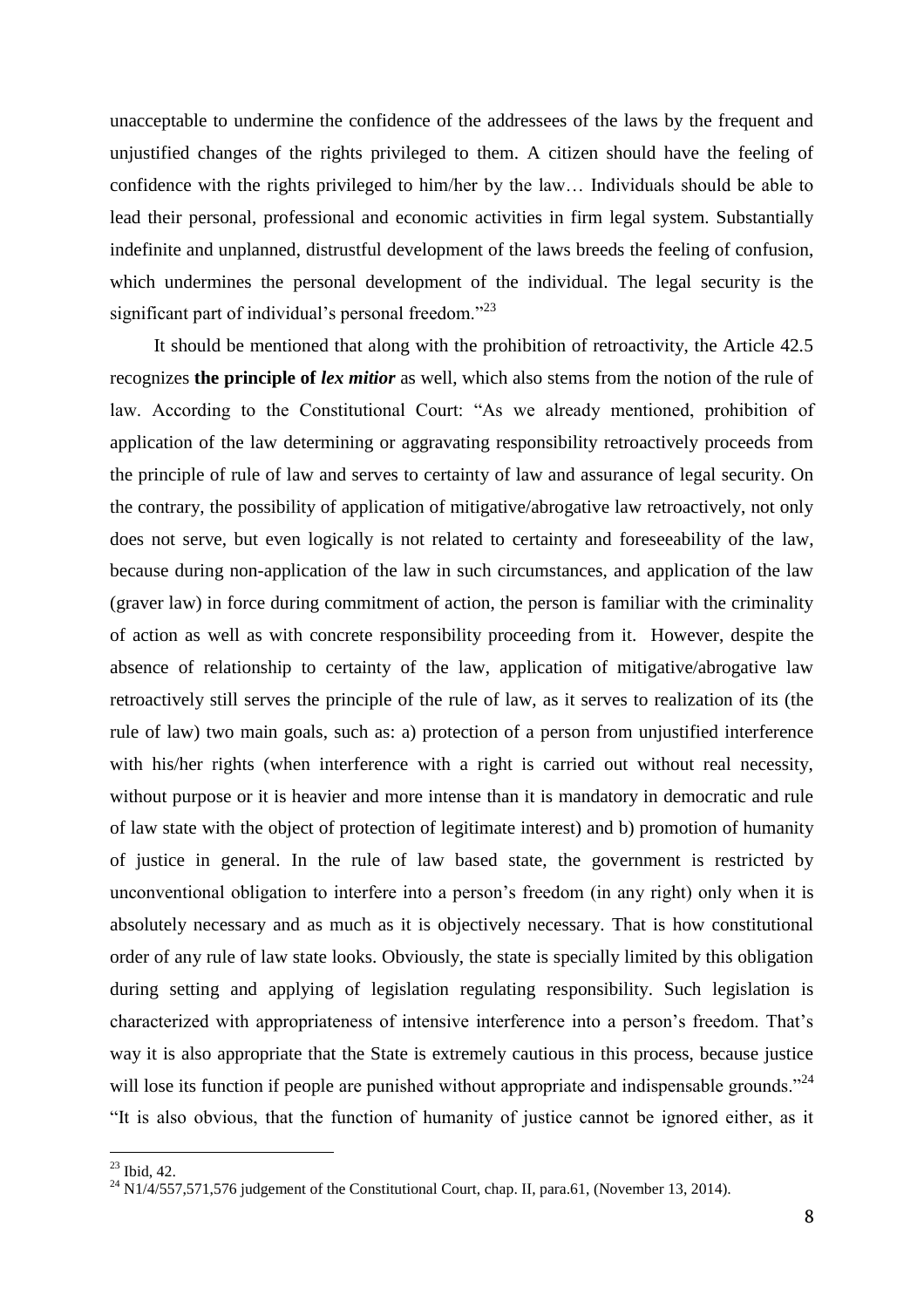promotes not only justice itself, but also progressive development of the public. Consequently, achievement of humanity of justice and its development through it is a permanent goal, promotion and assurance of which is state's obligation, however, obviously till the point when it comes in conflict with justice and other goals and main function of the  $law.$ "<sup>25</sup>

**Judicial remedies and judicial independence** are the substantial component of the rule of law. It is utterly important for the well-functioning of the rule of law that independent courts decide on conflicts between private individuals and/or individuals and legal bodies. Along with Article 42 of the Constitution, which explicitly stipulates the right to fair trial, the values stemming from the rule of law, strengthens the guarantee of justice in a state.

Pursuant to the first paragraph of Article 42 of the Constitution of Georgia, "everyone has the right to apply to a court for the protection of his/her rights and freedoms". This given norm is of fundamental significance for the functioning of democratic state and rule of law. It is one of the most important constitutional guarantees for the protection of human rights. The Constitutional Court repeatedly stated about its value. In particular, "the right to access to a court is the most important constitutional guarantee for the protection of individual's rights and freedoms, for assuring the rule of law and the principles of separation of powers. It is instrumental right, which… represents the means for the protection of other constitutional rights and interests…"<sup>26</sup> The Court has indicated that "the right to fair trial…ensures the effective realization of the constitutional rights and protection from unjustified interference with the rights"<sup>27</sup> The right to fair trial, in the first place, means to challenge and secure legal assessment of all those decisions (actions) undertaken by the state authorities which breach human rights before the court. In that sense, exercise of the right to fair trial "is connected with the principle of rule of law and it significantly defies its essence".<sup>28</sup> Since primary function of the rule of law is to fully realize human rights and freedoms and secure their adequate protection, the right to fair trial as a certain measure for implementation of the rule of law principle, implies the possibility to protect at a court all those goods representing a right by its essence.<sup>29</sup> $\ldots$  the result of definition of the concrete interest as a right may demand is that in case of its infringement or possible infringement, subject of the right may

 $25$  Ibid, 62.

 $^{26}$  N1/3/421 judgement of the Constitutional Court, chap. II, para. 1, (November 10, 2009).

 $^{27}$  N1/1/403,427 judgement of the Constitutional Court, chap. II, para. 1, (December 19, 2008).

<sup>&</sup>lt;sup>28</sup> N1/3/393.397 judgement of the Constitutional Court, chap II. Para. 1 (December 15, 2006).

 $^{29}$  N1/466 judgement of the constitutional Court, chap. II, para. 14, (June 28, 2010).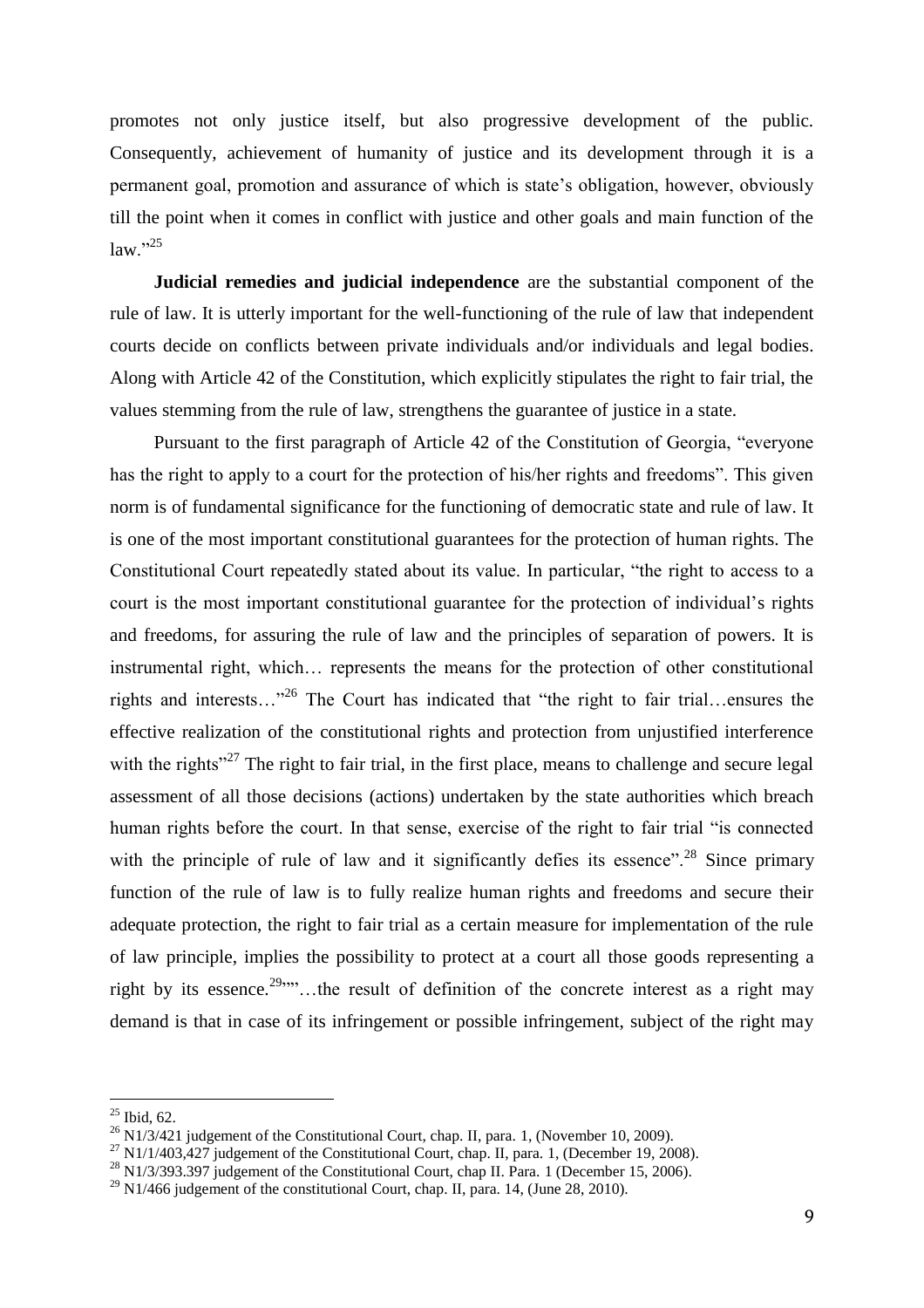demand the protection from thereat of infringement or compensation for the damaged inflicted."30

The demands of the rule of law and the right to fair trial will not be realized if the court will not be impartial and independent. "In general, impartiality of court is crucial in democratic and rule of law based state and this is the criterion on which turns the confidence of public in judiciary. For this reason, article 42.1 and article 6, par. 1 of the European Convention for Protection of Human Rights and Fundamental Freedoms command that the judiciary shall be impartial."<sup>31</sup> "Citizen shall get fair and impartial trial in the court, which examines the case on its merits. The legislator is bound to install such a mechanism of trial (decision-making) which ensures that a person concerned is granted possibility to have his rights protected by a normatively flawless court and is provided with relevant procedural guarantees from the very first contact with the system of justice. The historically approved way of implementation of justice from the lowest to the higher instances shall be guaranteed in the manner, that every next instance is to recover bias or error and not to usurp the functions of a lower court which tries a case on its merits, in the present case decides the issue of arrest."<sup>32</sup>

Another substantial component of the rule of law is **proportionality principle,** which was evolved by the Constitutional Court from article 7 of the Constitution. "The Constitutional Court of Georgia, like constitutional courts of several European states (Germany, Austria, Italy, etc.) is guided in the assessment of constitutionality of a normative act by proportionality principle. Case-law of the European Court of Human Rights is also entirely based on this principle. Proportionality principle emanates from the idea of the rule of law and its basic function is to determine the extent to which the human rights may be restricted. It ensures certain balanced, proportional correlation between liberty and its restriction and prohibits restricting human rights severely than it is necessary in a democratic society. Proportionality principle is a constitutional criterion to assess legality of human rights' restriction. Therefore it is substantial for constitutional control. Pursuant to article 7 of the Constitution of Georgia: "The state shall recognise and protect universally recognised human rights and freedoms as eternal and supreme human values. While exercising authority, the people and the state shall be bound by these rights and freedoms as directly acting law." This norm may be considered as the general basis for proportionality principle, though it does

 $30$  N1/3/421 judgement of the Constitutional Court, chap. II, para. 1, (November 10, 2009).

 $31$  N1/3/393,397 judgment of the Constitutional Court, chap II, para. 3 (December 15, 2006).

<sup>32</sup> Ibid, 4.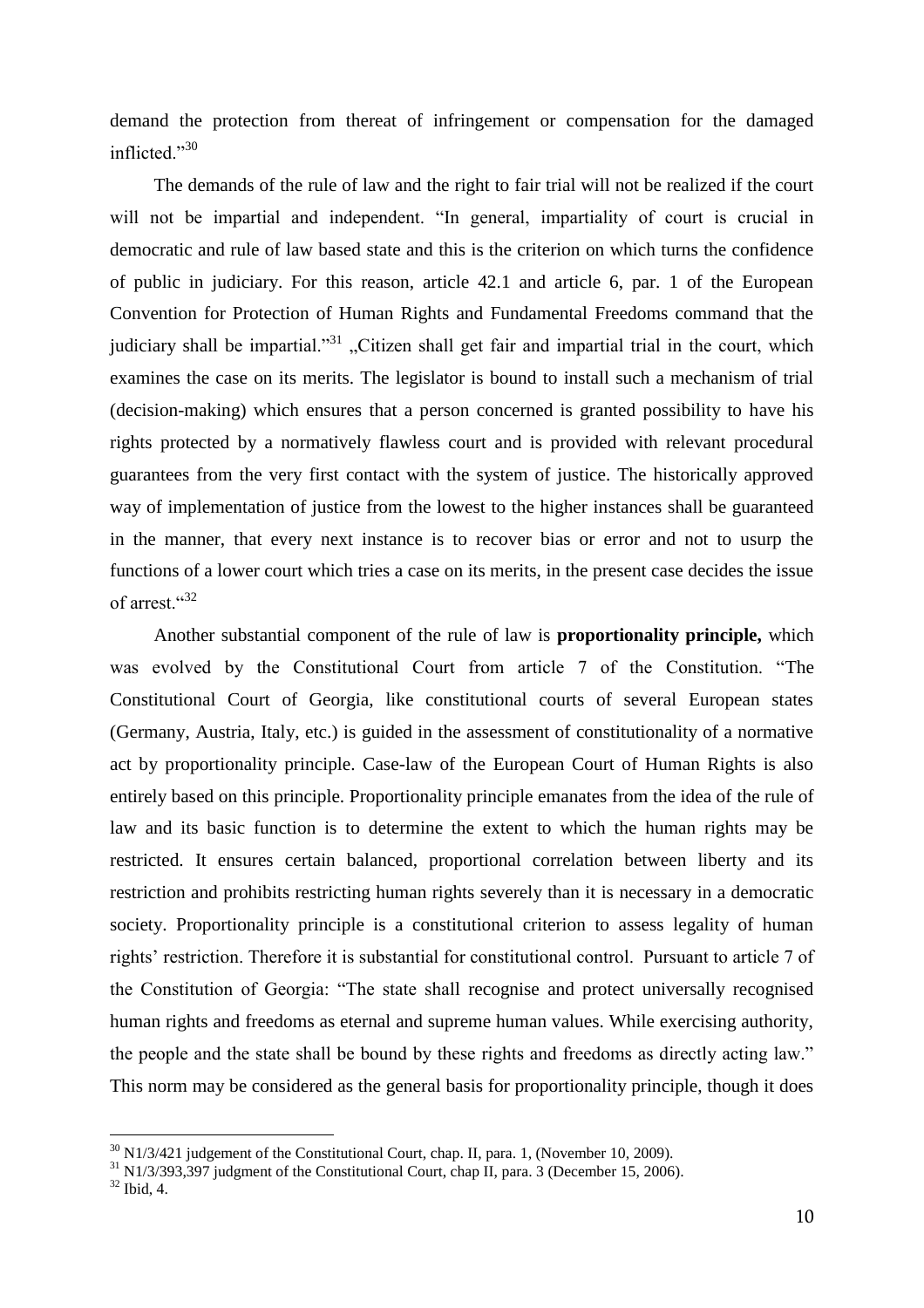not exhaustively determine its substance. The specific substance of the principle is identified in the case-law of the Constitutional Court, as proportionality principle presents determining criteria for the Constitutional Court in ascertaining proportionality and thus constitutionality of human right's restriction. The Constitutional Court will assess in given case whether the proportionality principle was met by the impugned norms in restricting the fundamental rights, namely right to personal security and right to fair trial. These rights, *per se*, as well as defining their scope by the State according to the proportionality principle and provision of adequate procedures for their protection, are directly related to the principle of rule of law and in the main determine its substance." $33$ 

To sum up, the above-mentioned examples (principles) along with others, constitute the substantial part of the rule of law, however as it was noted previously, the concept of the rule of law is broad, indefinite and the Constitutional Court keeps exploring/developing the new elements in the process of constitutional adjudication.

### **5. Has the concept of the rule of law changed over time in case-law in your country? If so, please describe these changes referring to examples.**

There have been no changes in the concept of the rule of law in terms of its correction. However, the concept itself has been developing so far and the Constitutional Court keeps exploring new elements of the rule of law in its judgements. The different elements of the rule of law are discussed above.

#### **6. Does international law have an impact on the interpretation of the principle of the rule of law in your country?**

Generally, the Constitutional Court of Georgia is open to the implementation of international standards and when it considers necessary refers to them in its judgments. For example, the Constitutional Court has referred to the standards set by the Strasbourg Court on the assessment of independence of the judiciary, which is considered as one of the substantial component of the rule of law. "To determine the impartiality of national courts, the European court applies subjective and objective impartiality test. (See, inter alia, case of Haushildt v. Denmark, may 24, 1989, par. 46; see also case of Piersack v. Belgium, October 1, 1982, par. 30). The content of both tests were specified in case-law. The subjective test refers to the personal conviction of a particular judge in a given case. Generally, the personal impartiality of a judge must be presumed until there is proof to the contrary. (See, inter alia, Case of Haushildt v. Denmark, may 24, 1989, par. 47) Thus the proof shall be presented, which would

 $33$  N1/3/393,397 judgment of the Constitutional Court, chap. II, para. 1 (December 15, 2006).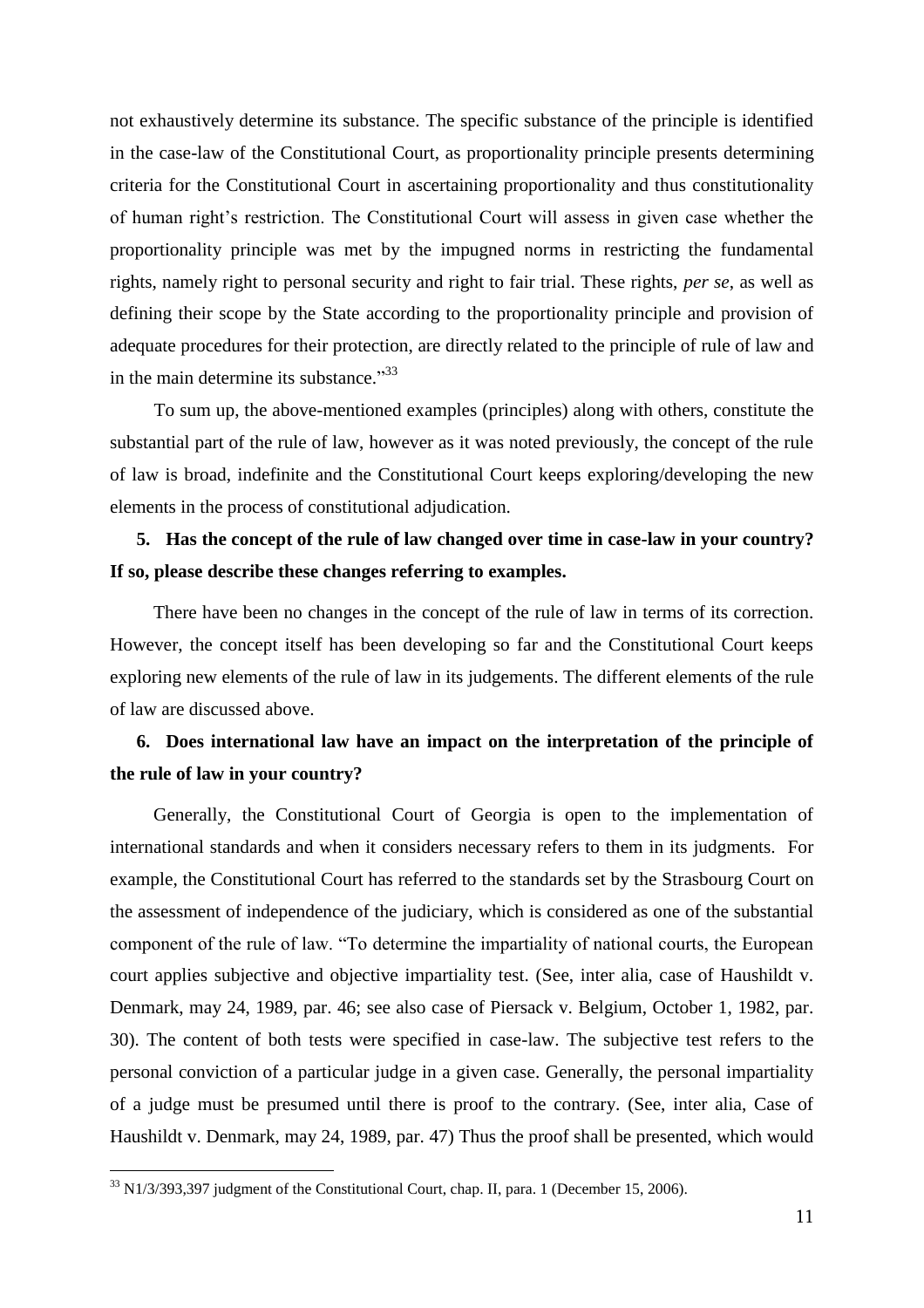confirm that the judge was biased, acted to disadvantage of the claimant, expressed nonfavorable opinions or was involved in the trial for personal purpose".<sup>34</sup>

#### **II. New challenges to the rule of law**

## **1. Are there major threats to the rule of law at the national level or have there been such threats in your country?**

Since gaining its independence in 1991, Georgia faced many obstacles that substantially hindered the development of the rule of law. In fact, there was no such an idea of rule of law during the soviet regime, so in 1991, Georgia had to rebuild the ideals and principles, which were enshrined in the 1921 Constitution of democratic republic of Georgia. However, shortly after gaining its independence the civil war unleashed in Georgia, which resulted in substantial weakening of the state institutions and the entire society. Nevertheless, during the past decades, Georgia made an outstanding progress in many directions, especially towards fighting the corruption, which is clearly considered as one of the main threats for the rule of law, strengthened the state institutions and rebuilt the confidence of the Georgian society towards the state.

#### **2. Have international events and developments had a repercussion on the interpretation of the rule of law in your country?**

No.

 $\overline{a}$ 

**3. Has your Court dealt with the collisions between national and international legal norms? Have there been cases of different interpretation of a certain right or freedom by your Court compared to regional / international courts (e.g. the African, inter-American or European Courts) or international bodies (notably, the UN human Rights Committee)? Are there related difficulties in implementing decisions of such courts / bodies? What is the essence of these difficulties? Please provide examples?**

Article 6 of the Constitution, as already mentioned, stipulates the principle of the Supremacy of the Constitution, which means that all legal acts, including international norms have to be in accordance with the Constitution. Nevertheless, one of the functions of the Constitutional Court is the competence to decide the constitutionality of the international treaties or agreements, there have been no such case, when the international norms collide with the Constitution.

#### **III.The law and the state**

 $34$  N1/3/393,397 judgment of the Constitutional Court, chap. II, para. 3, (December 15, 2006).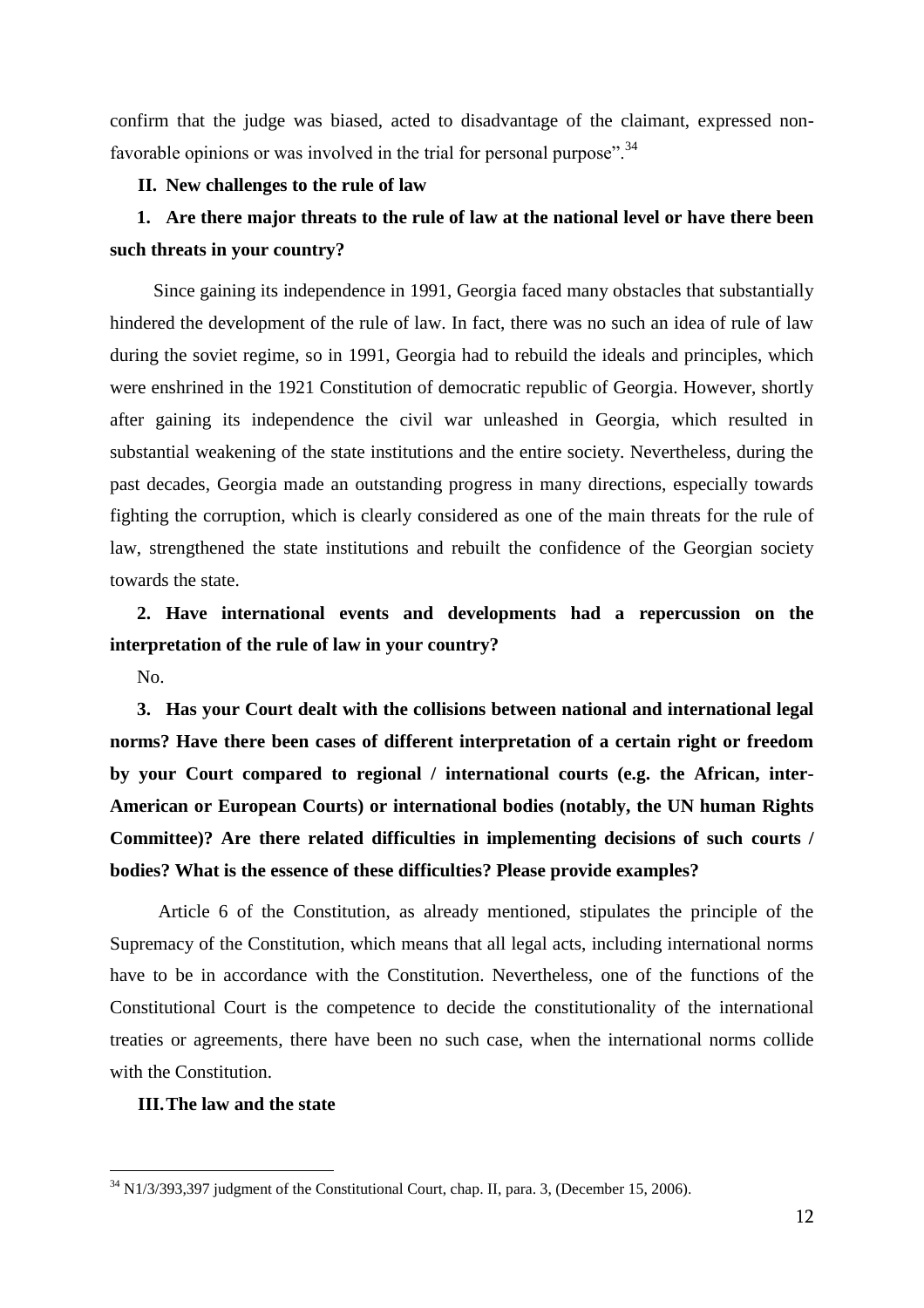### **1. What is the impact of the case-law of your Court on guaranteeing that state powers act within the constitutional limits of their authority?**

As already mentioned, one of the competence of the Constitutional Court is the judicial review of normative acts of the state. If the Constitutional Court declares a normative act unconstitutional, it abolishes it, which means that the latter is out of force from the publication of the judgement. The issuance of the same norm is not allowed.<sup>35</sup> If, for example, the Parliament issues the same norm, which was already declared unconstitutional, the Constitutional Court, on the application of the plaintiff, declares the norm unconstitutional without considering the merits.<sup>36</sup> As to what can be considered as a same norm for abovementioned purposes, the Constitutional Court has held that "formal difference should not be considered as substantial factor of differentiation between the provisions. The court will assess in each occasion, whether disputed provision is similar to provision which is already declared unconstitutional content-wise, considering the objectives of the disputed provision, the intent of legislator and legal instrument preserved in it. Content based similarity will exist not only in case when the disputed provision repeats content of the unconstitutional provision word by word but also when the disputed provision generates substantially similar legal outcome."<sup>37</sup> "Therefore qualification of the disputed provision as "overruling" previous judgment of the Constitutional Court and voiding it without hearing on the merits is possible in case, when substantial content based similarity of the provisions is presented. In cases when the disputed provision restricts the same constitutional right similarly to the provision which is already declared unconstitutional, uses similar legal measure for restriction of the right and provides identical legal outcomes and when other factual or legal circumstances which would create ground/prerequisite for reassessment of the disputed provision on merits do not exist."<sup>38</sup>

## **2. Do the decisions of your Court have binding force on other courts? Do other / ordinary courts follow / respect the case-law of your Court in all cases? Are there conflicts between your Court and other (supreme) Courts?**

According the Constitution the competences of the Constitutional Court and ordinary courts are separated. The fifth chapter of the Constitution determines that constitutional control is made by the Constitutional Court and justice is administered by the courts of

 $35$  See article 25.4 of the organic law on the Constitutional Court.

 $36$  See article 25.  $4<sup>1</sup>$  of the organic law on the Constitutional Court.

<sup>&</sup>lt;sup>37</sup> N1/2/563 judgement of the Constitutional Court, chap. II, para. 10, (June 24, 2014).

<sup>&</sup>lt;sup>38</sup> N1/2/563 judgement of the Constitutional Court, chap. II, para. 12, (June 24, 2014).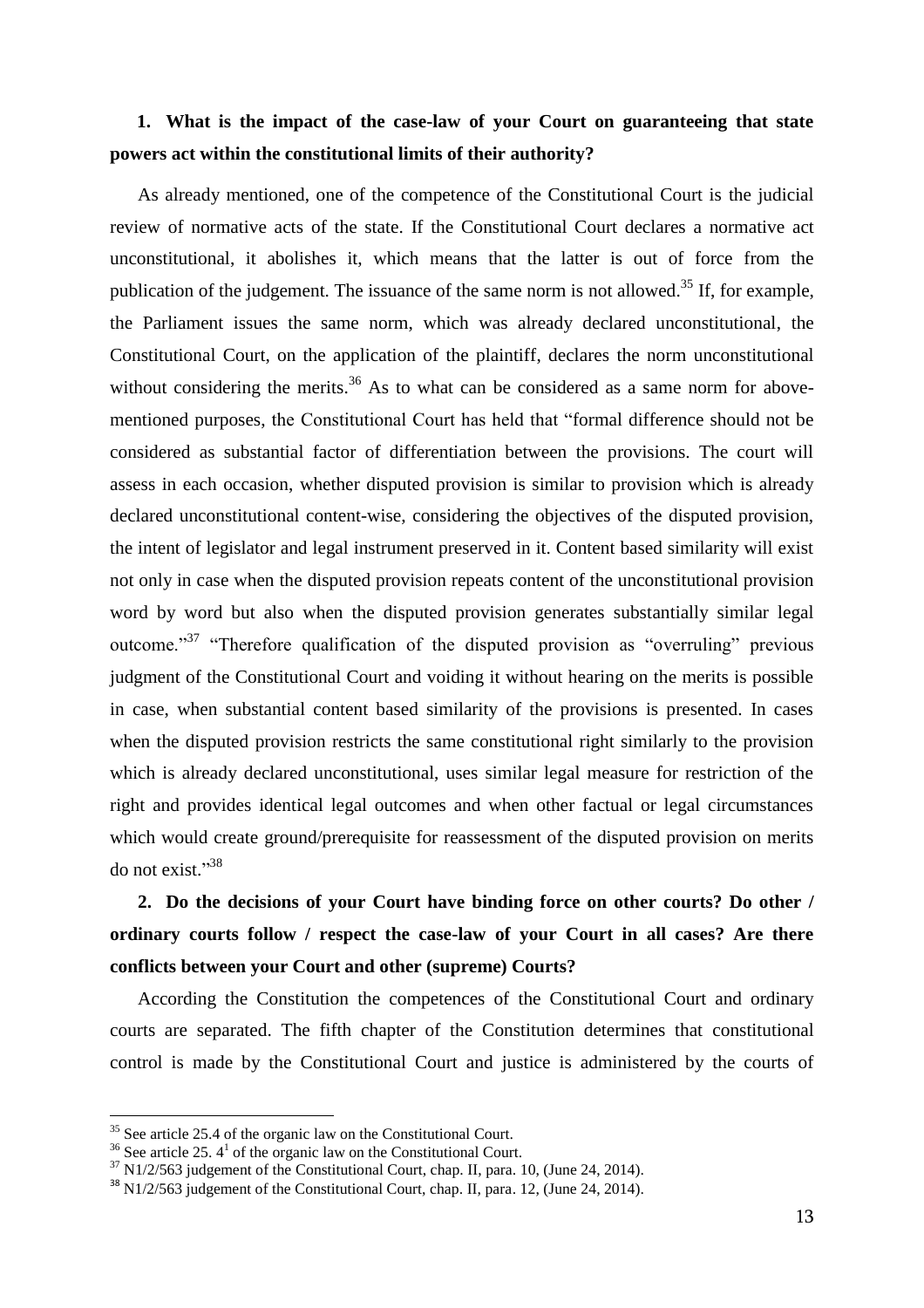general jurisdiction.<sup>39</sup> Thus, there is no conflict between the Constitutional Court and ordinary courts. As to the binding effect of the judgements of the Constitutional Court, a judgement of the Constitutional Court is final. A normative act or part of it recognized as unconstitutional shall cease to have legal effect as soon as the respective judgement of the Constitutional Court is published. $40$ 

**3. Has your Court developed / contributed to standards for law-making and for the application of law? (e.g. by developing concepts like to independence, impartiality, acting in accordance with the law, non bis in idem, nulla poena sine lege, etc.).**

The case-law of the Constitutional Court consists of the interpretation of the Constitutional text, therefore includes development and establishment of important constitutional concepts, such as judicial independence, proportionality, legal clarity, lex mitior, non bis in idem and etc. (see I. 4). Those concepts do influence the legal system of Georgia. First of all, Constitutional standards developed by the Court has highly important role for the law-making process, because if the legislative acts are not in compliance with the above-mentioned concepts it is highly probable that they will be found as unconstitutional and will be invalidated by the Court. Moreover, the constitutional concepts have guiding role during the application of law. The respective state bodies those are responsible for application of law take into account the above-mentioned concepts to ensure the interpretation and application of the law in question in harmony with the constitution.

### **4. Do you have case-law relating to respect for the rule of law by private actors exercising public functions?**

No.

 $\overline{a}$ 

**5. Are public officials accountable for their actions, both in law and in practice? Are there problems with the scope of immunity for some officials, e.g. by preventing an effective fight against corruption? Do you have case-law related to the accountability of public officials for their actions?**

The public officials are accountable for their actions both in law and in practice. There are several positions, including President, Judges, Justices, Public Defender and etc. which are privileged to have the certain degree of immunity. Constitution and the legislation provide the procedures for impeachment and remove of the immunity. Therefore the scope of immunity for those officials have never been problem for effective fight against corruption. Constitutional Court of Georgia has had two cases regarding immunity of public officials. The

<sup>&</sup>lt;sup>39</sup> See article 83.2 of the Constitution.

<sup>40</sup> See article 89.2 of the Constitution.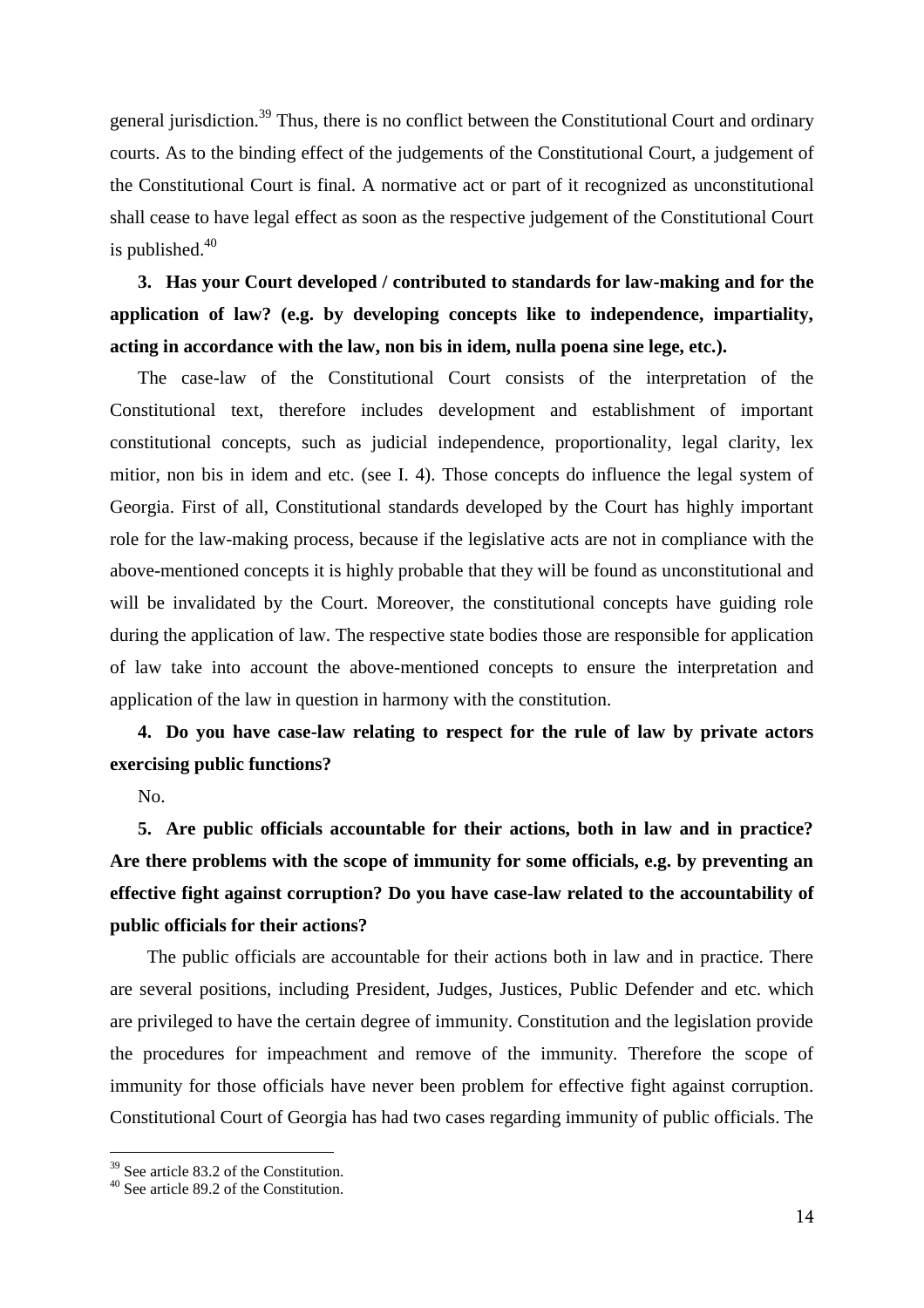cases establish constitutional/human rights standards about impeachment/removing immunity for certain public officials – Head of Elected Self-government Body – Mayor of Tbilisi<sup>41</sup> and Members of Parliament.<sup>42</sup>

#### **IV.The law and the individual**

### **1. Is there individual access to your Court (direct/indirect) against general acts/individual acts? Please briefly explain the modalities/procedures.**

Every person may lodge a complaint in the Constitutional Court against normative acts in terms of fundamental human rights and freedoms enshrined in the second chapter of the Constitution. Individuals only apply to the Constitutional Court if they deem that their rights and freedoms recognized by the second chapter of the Constitution have been breached or may be breached.

Although the text of the Constitution refers to the citizens, the Constitutional Court ruled that "Since applying to the Constitutional Court represents the different [apart from common courts] and moreover, in separate cases the sole possibility for the protection of a right, by prohibiting the subjects with constitutional rights from the right to apply to the Constitutional Court, the right to a fair trial is disproportionally restricted".<sup>43</sup> Accordingly, the Constitutional Court declared unconstitutional the rule, which was restricting foreigners not residing in Georgia and persons without citizenship (apatrides), also foreign legal entities from the right to apply to the Constitutional Court.

Apart from normative acts, legislation of Georgia does not allow complaints in the Constitutional Court against individual acts.

### **2. Has your Court developed case-law concerning access to ordinary /lower courts (e.g. preconditions, including, costs, representation by a lawyer, time limits)?**

Yes. For example, In respect of representation, the Constitutional Court has ruled that "Right to defence is essential part of the right to fair trial and in general it implies that a person is able to defend himself in person or through legal assistance of his choosing".<sup>44</sup> The Constitutional Court also held that "a detained or arrested person should have reasonable, sufficient time and possibility to prepare for the defence and meet the defender chosen by him. In the Court's opinion, one hour restriction for meeting the defender contradicts the

 $^{41}$  N3/2/574 judgement of the Constitutional Court (May 23, 2014).

<sup>&</sup>lt;sup>42</sup> N1/2/379 judgement of the Constitutional Court, (July 13, 2006).

<sup>43</sup> N1/466 judgement of the Constitutional Court, chap. II, para. 20, (June 28, 2010)

<sup>44</sup> N1/3/393,397 judgement of the Constitutional Court, chap. II, para. 2, (December 15, 2006)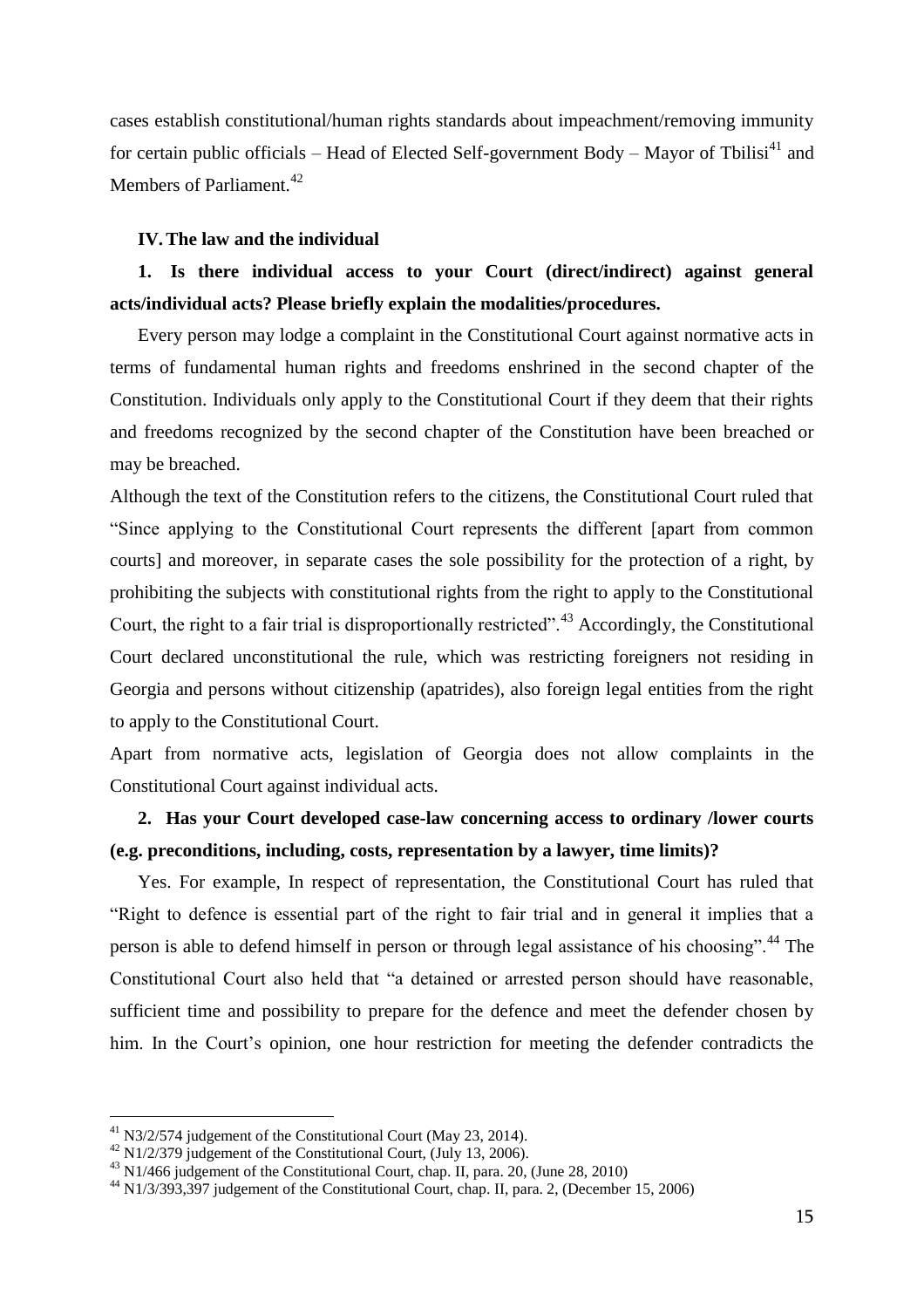above mentioned provisions of the Constitution of Georgia as duration of the meeting should be determined considering the specific nature of each particular criminal case".<sup>45</sup>

In terms of time limits, the Constitutional Court does not prescribe in its case-law certain terms in which a case must be discussed or considered, but it has certain standards that indicates that "court dispute is effective if it responds to the demands of rapid/timely, fair and efficient justice. Derived from the right to a fair trial, the court judgement has to be delivered within the reasonable time period, without undue delay, since such delay of judgement undermines the trust of society towards it. Simultaneously the period for hearing and deciding the case has to provide the opportunity to objectively research the circumstances. This is why the reasonableness of the proceeding should be assessed based on the specific circumstances of the case".<sup>46</sup>

#### **3. Has your Court developed case-law on other individual rights related to the rule of law?**

As already mentioned, the Constitutional Court interprets the norms in the light of the rule of law principle. Thus, in the process of constitutional adjudication the Court has developed numerous rights in mentioned context, inter alia, the right be convicted only on incontrovertible evidence.

#### **4. Is the rule of law used as a general concept in the absence of specific fundamental rights or guarantees in the text of the Constitution in your country?**

The second chapter of the Constitution (Citizenship of Georgia. Fundamental Human Rights and Freedoms) contains the Bill of Rights. Accordingly, the subject of particular legislative act usually challenges the law to the particular human right enshrined in the second chapter of the Constitution. Obviously, not all elements of the rights are expressly displayed in the constitutional text, however, the Constitutional Court evolves them from penumbras of enumerated constitutional rights. For example, Article 42 of the Constitution, guarantees right to fair trial, however, in the provision, there is an absence of some vital judicial rights such as the right to have an adequate time for preparing the defence, the right for free legal assistance in case if the person is unable to pay, the right to be informed promptly in a language which he/she understands and in detail, of the nature and cause of the accusation against him. However, this factor did not become an obstacle for the Constitutional Court to evolve such

 $45$  N2/3/182,185,191 judgement of the Constitutional Court, chap. II, para 2, (January 29, 2003)

<sup>46</sup> N3/2/577 judgement of the Constitutional Court, chap. 2, para. 7, (December 24, 2014)